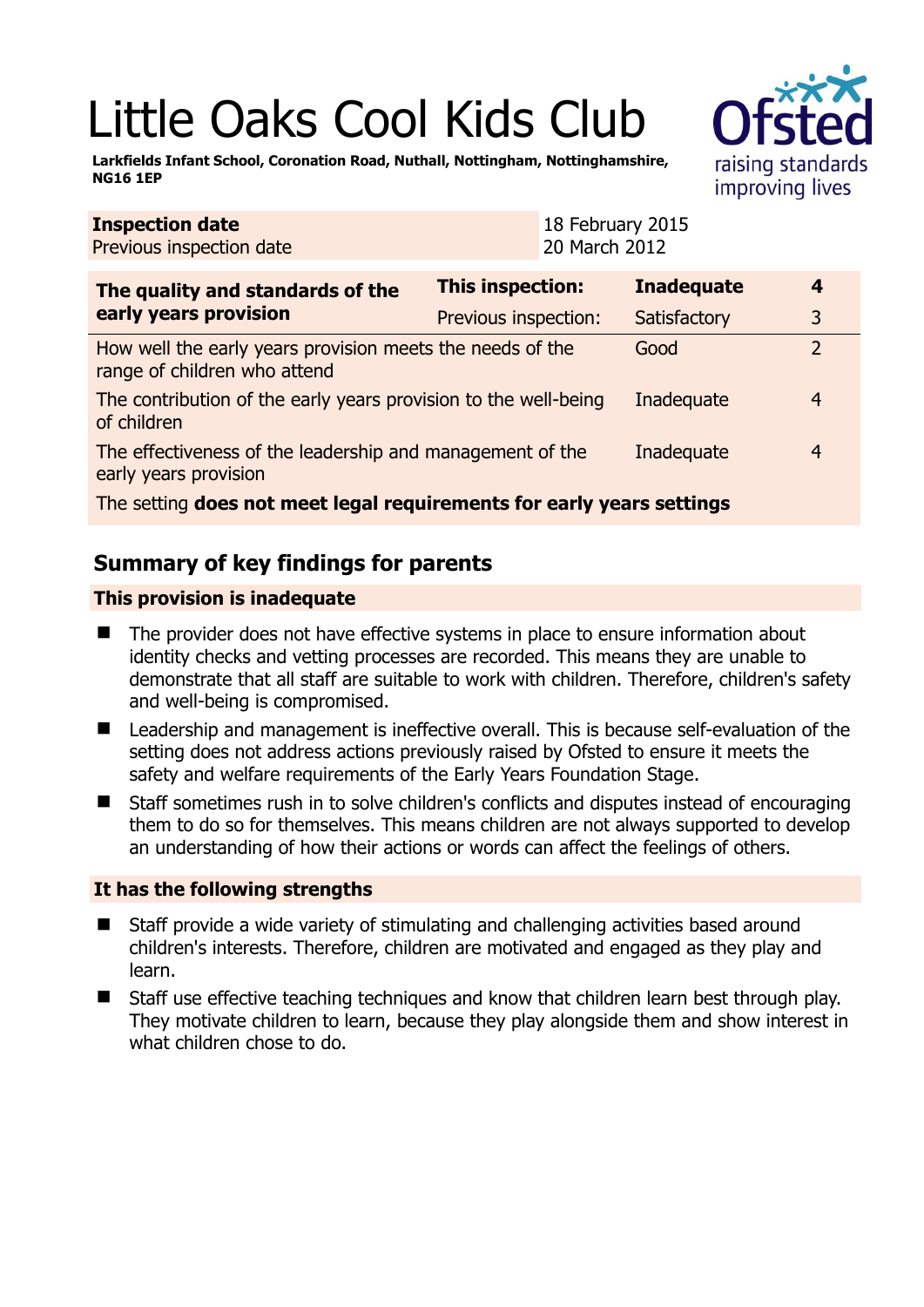## **What the setting needs to do to improve further**

#### **To meet the requirements of the Early Years Foundation Stage the provider must:**

■ ensure an up-to-date record is kept of staff vetting processes, which includes the Disclosure and Barring Service check reference number, date obtained and details of who obtained it.

#### **To further improve the quality of the early years provision the provider should:**

- teach and encourage children to work out disagreements by themselves, so that they build on their understanding of how their actions and words affect the feelings of others
- $\blacksquare$  improve reflective practice to make sure that all legal requirements are met and that self-evaluation is used more robustly to raise the overall quality of the setting.

#### **Inspection activities**

- The inspector spoke to members of staff and children at appropriate times during the inspection and held meetings with the provider.
- The inspector carried out a joint observation with the provider.
- The inspector took into account the views of parents spoken to on the day of the inspection.
- The inspector looked at children's records, planning documentation, evidence of the suitability of staff working in the provision, and a range of other documentation, including policies and procedures.
- The inspector observed children during activities indoors and outdoors.

**Inspector**  Joanne Gray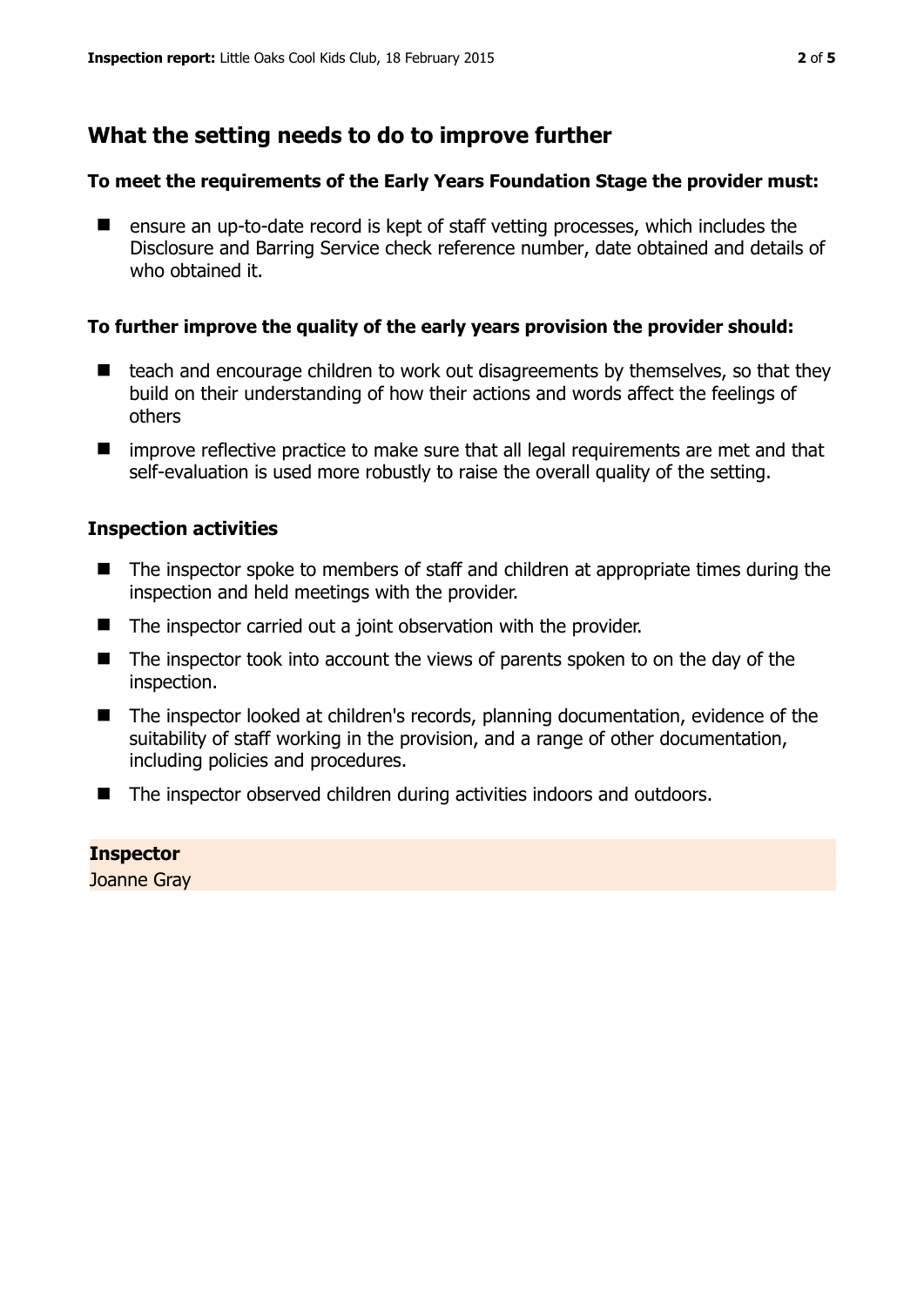## **Inspection findings**

#### **How well the early years provision meets the needs of the range of children who attend. This is good**

Teaching is good. This is because staff are well qualified and have a good knowledge of the learning and development requirements. They know the children well and plan activities that suit their interests. Therefore, children take part in activities that offer a challenge. This enables them to build further on the learning that takes place at school. For example, staff plan lots of activities around a favourite film and children enjoy making models about it and creating a display for the wall. Staff support children with special educational needs and/or disabilities well, because they find out all about them from their parents. In addition, the provider arranges extra staff cover to meet children's needs if necessary.

#### **The contribution of the early years provision to the well-being of children is inadequate**

The provider has failed to meet welfare and safeguarding requirement which compromises children's safety and well-being. They do not record the required details from Data and Barring Service checks on all staff who work with the children. This means that children are not sufficiently safeguarded. Children are generally making friends and getting along together. However, sometimes staff intervene and resolve arguments without asking children what they think they could do to solve the problem themselves. This means children are not fully supported to understand how their words or actions affect the feelings of others or learn the behavioural expectations of the setting. The children have access to the on-site school's large outdoor area, and they develop a variety of physical skills as they play games and sports together.

#### **The effectiveness of the leadership and management of the early years provision is inadequate**

Leadership and management of the setting is inadequate. The provider does not keep details of the Disclosure and Barring Service checks obtained for all the staff. This means legal requirements of the Early Years Foundation Stage are not met. The provider was issued an action for the same breach of requirement at her last inspection. This indicates that self-evaluation of the setting is also weak. Practitioners have an adequate knowledge of child protection and the procedures to follow should a concern arise about a child in their care. Partnerships with parents are adequate and parents say that staff help their children to settle and enjoy their time at the setting. The provider has addressed some of the recommendations from her last inspection. For example, relationships with the schools that children also attend have improved. Staff go into classrooms to collect younger children and the provider receives the same text messages from the school as parents. This means there is continuity in children's learning. The provider supports staff with regular appraisals and supervisions. They are encouraged to attend relevant training courses and further their qualifications to improve the provision for children.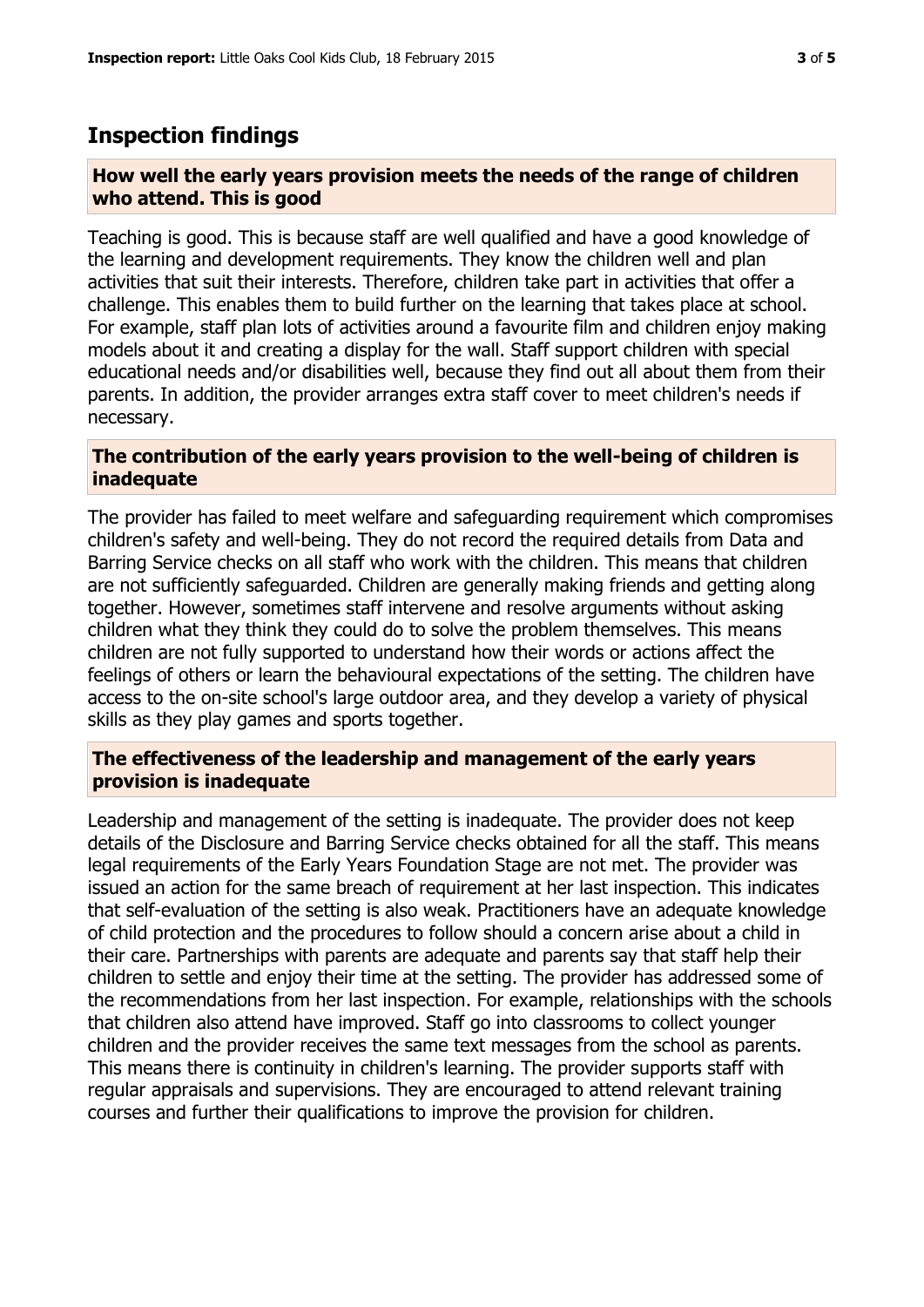# **Setting details**

| Unique reference number       | EY270980                 |  |
|-------------------------------|--------------------------|--|
| <b>Local authority</b>        | Nottinghamshire          |  |
| <b>Inspection number</b>      | 819873                   |  |
| <b>Type of provision</b>      |                          |  |
| <b>Registration category</b>  | Childcare - Non-Domestic |  |
| <b>Age range of children</b>  | $0 - 17$                 |  |
| <b>Total number of places</b> | 42                       |  |
| Number of children on roll    | 56                       |  |
| <b>Name of provider</b>       | Little Oaks Limited      |  |
| Date of previous inspection   | 20 March 2012            |  |
| <b>Telephone number</b>       | 07989 392 633            |  |

Little Oaks Cool Kids Club was registered in 2003 and is located in the grounds of Larkfield Infant School, Nuttall, Nottinghamshire. The setting employs seven members of staff. Of these, two hold appropriate early years qualifications at level 3 or above and four at level 2. One staff member holds Early Years Professional Status. The setting opens Monday to Friday during term time. Sessions are from 7.30am to 9am and 3.15pm to 6pm. It also opens during the school holidays from 7.30am to 6pm. The setting supports a number of children with special educational needs and/or disabilities.

This inspection was carried out by Ofsted under sections 49 and 50 of the Childcare Act 2006 on the quality and standards of provision that is registered on the Early Years Register. The registered person must ensure that this provision complies with the statutory framework for children's learning, development and care, known as the Early Years Foundation Stage.

Any complaints about the inspection or the report should be made following the procedures set out in the guidance 'Complaints procedure: raising concerns and making complaints about Ofsted', which is available from Ofsted's website: www.gov.uk/government/organisations/ofsted. If you would like Ofsted to send you a copy of the guidance, please telephone 0300 123 4234, or email enquiries@ofsted.gov.uk.